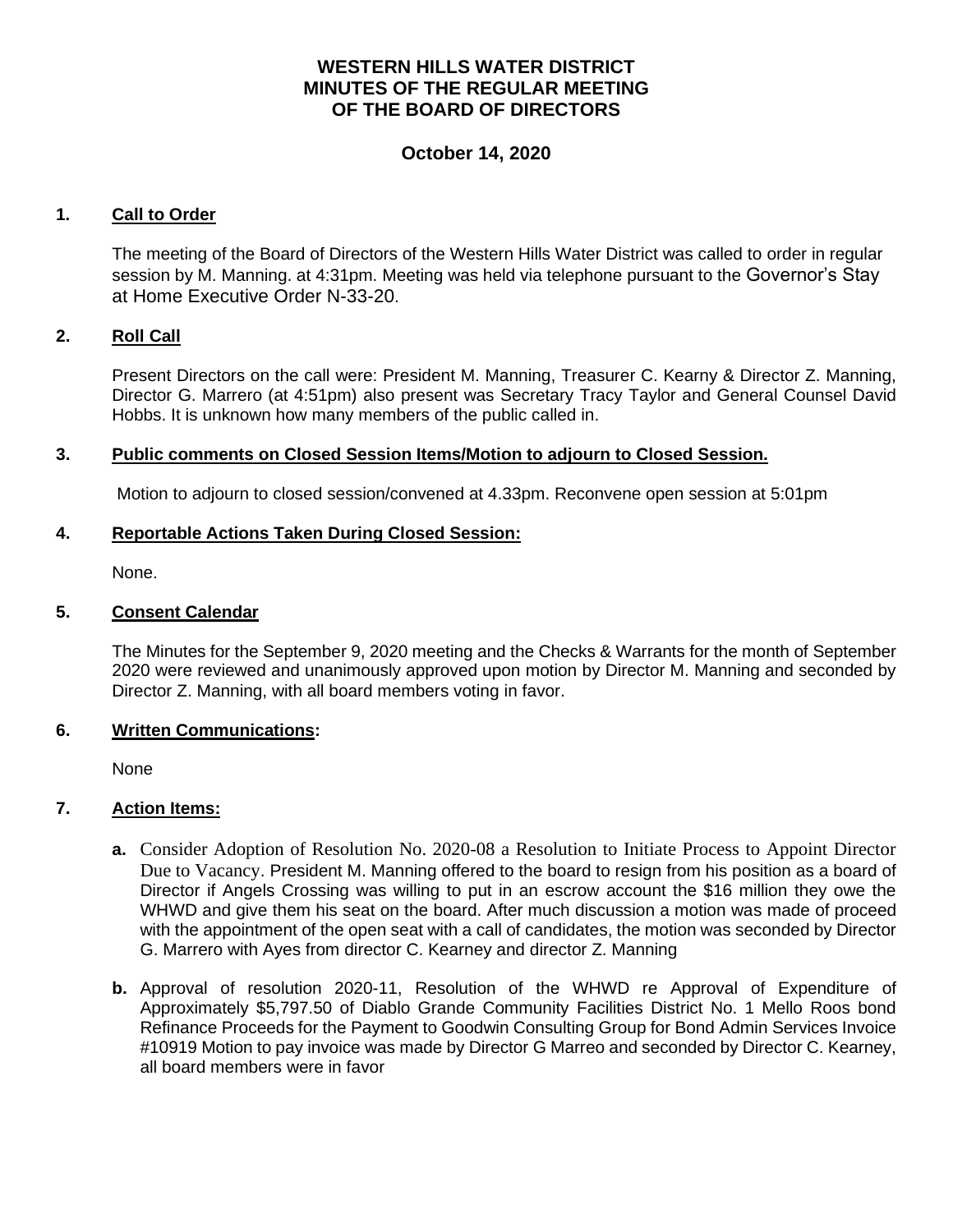**c.** Approval of resolution 2020-12, Resolution of the WHWD re Approval of Expenditure of Approximately \$3,215.91 of Diablo Grande Community Facilities District No. 1 Mello Roos bond Refinance Proceeds for the Payment to BNY Mellon for Trustee Admin Fees for series 14 invoice #252-2312014 & #D20259P00007. Amount was corrected by Secretary to \$2,400.00. A motion was made by C Kearney to pay invoice and seconded by Z. Manning, all board members were in favor.

## **8. Reports By District Staff:**

None

## **9. Reports of Board Members**

*Members of the Board may give verbal reports on activities or request that future matters be placed upon a Board agenda*

Director Z. Manning gave update about the water rate study and the ad hoc committee. He stated that the members had gotten of track with the study and that they will be meeting soon hope to have a model to present to the board at the next meeting in November.

## **10. Public Comment on Items Not on the Agenda**

*Interested persons in the audience or by teleconference are welcome to introduce any topic within the District's jurisdiction. Matters presented under this agenda item may be discussed, but no action can be taken by the Board at this meeting except as follows:*

- *a. Briefly respond to statements made or questions raised.*
- *b. Ask a question for clarification.*
- *c. Provide a reference to staff or other resources for factual information.*
- *d. Request staff to report back at a subsequent meeting.*
- *e. A Board member or the Board itself may take action to direct staff to place a matter of business on a future agenda.*

Questions were asked about the water rate study and the future cost of water for the residents in DG. Director G. Marrero stated that all options are being looked at and the developer may need to be phased in so the entire costs would not be a burden of the entire community, he also gave an explanation and process of prop 218

Jim Miller, request to be invited to the next ad hoc committee meeting or rate study discussion and requesting for Director C. Kearney to be present at the meeting instead of D. M. Manning.

- Seth Scott, flawed representation of the prev entititled to do
- Two options either no motion available or pick up adoption (this is regards to action item a)

Julie Davis spoke about the 16m debt to World, about 1 Million a year, 8% rate hike subsidy, developer never added customers, upset that we have to raise rates by thousands with no contribution from the developer

Jaime Lister, Concerned about Kern County water not being paid and if the water is going to be turned off, is anyone intending to pay it? Agreeing that the contract is the worse water deal ever and can it be changed

Mike Mike, proposed purchaser, Questioning Seth Scotts background and the ability of AC to perform what they are proposing to the community, stated they are in breach of contract and upset about the lack of due diligence by the WHWD board of directors.

Daniel Lapin- Wanted to know status of golf course as it is drying out, will AC keep the golf course in tact and will they be planning on installing a whole new golf course

Regina Scottland, asked M. Manning to handle the meetings more professionally